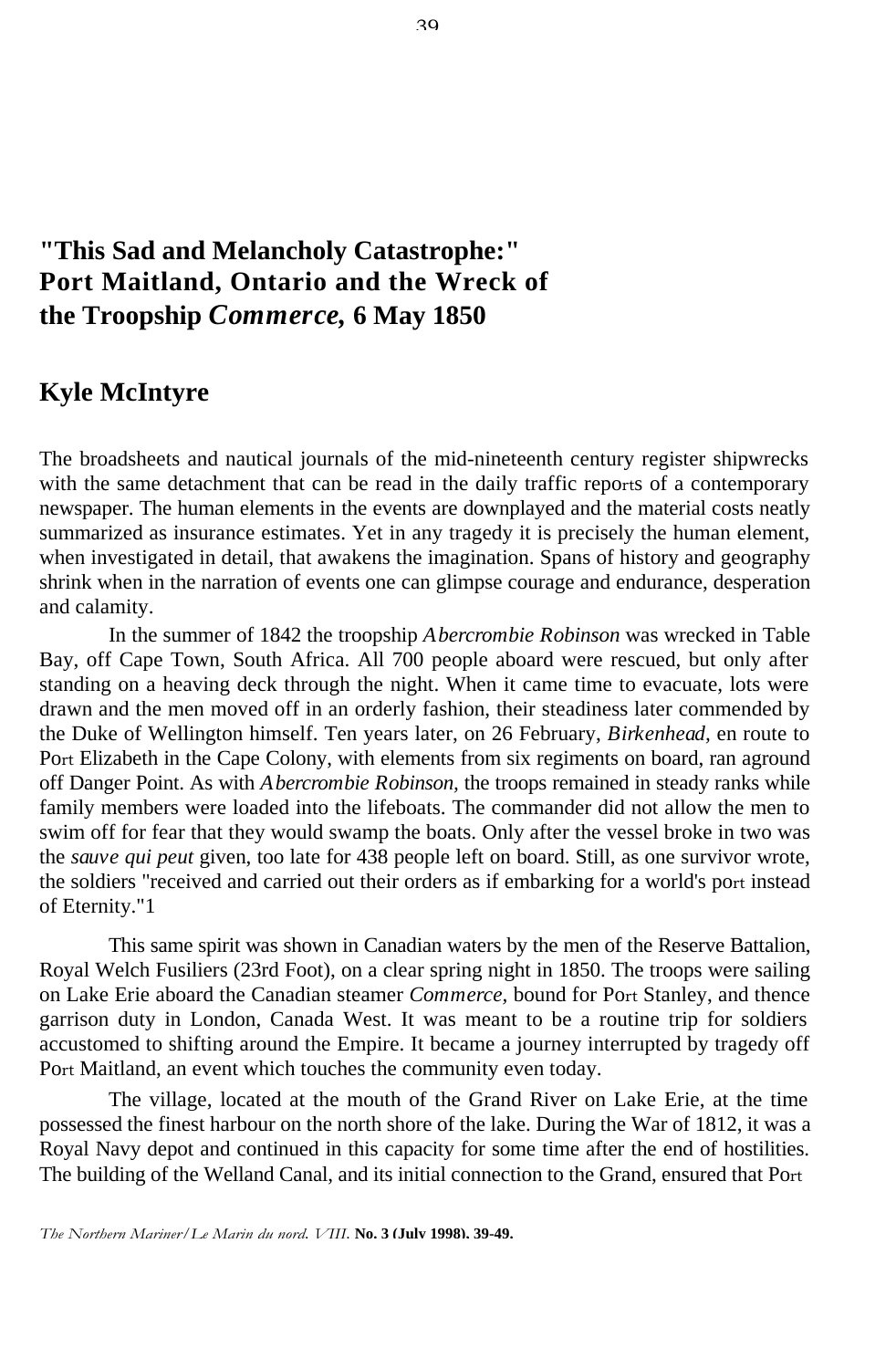Maitland prospered as a transhipment port. Lake vessels moving though the town were a familiar sight, but the arrival of two troopships at the end of the locks would probably have caused more than usual interest. Events were to intensify this interest and ensure that one of the ships would become part of local folklore. For a moment, Empire and hinterland community were intertwined. The effect was enduring. The wreck of *Commerce* is the event which distinguishes Port Maitland along the Lake Erie shoreline.'

At 5:00 on Wednesday morning, 4 May 1850, the Reserve Battalion of the Royal Welch Fusiliers embarked from Lachine, in Canada East. Number seven and part of number twelve company were aboard the steamer *Earl Cathcart,* while number eight and the remainder of number twelve company sailed on *Commerce.* It was not unusual to move military supplies and personnel by civilian lake vessels. This had been going on since 1820, despite an oft-ignored Admiralty order directing all military cargoes to the Royal Navy. There was no real RN presence on the Great Lakes and the new *Commerce* and older *Earl Cathcart* served Army needs well.



THE "EARL **CATHCART" STEAMER AGROUND AMONG THE ISLANDS OF THE RIVER** ST. LAWRENCE.

*Figure I:* The *Earl Cathcart* steamer aground among the island of the river St. Lawrence.

*Source:* NAC, C8878.

Contemporary observers noted that *Commerce* was "the most perfect freight boat yet launched" and "a beautifully modelled craft." Called a "Pollywog" because of a paddle wheel being indented in the aft of the vessel, the vessel had "an abbreviated stern like that of a duck."3 Built by John Quain of Portsmouth, just west of Kingston, Canada West, *Commerce* was, according to the builder's certificate, a "Round sterned Carvel built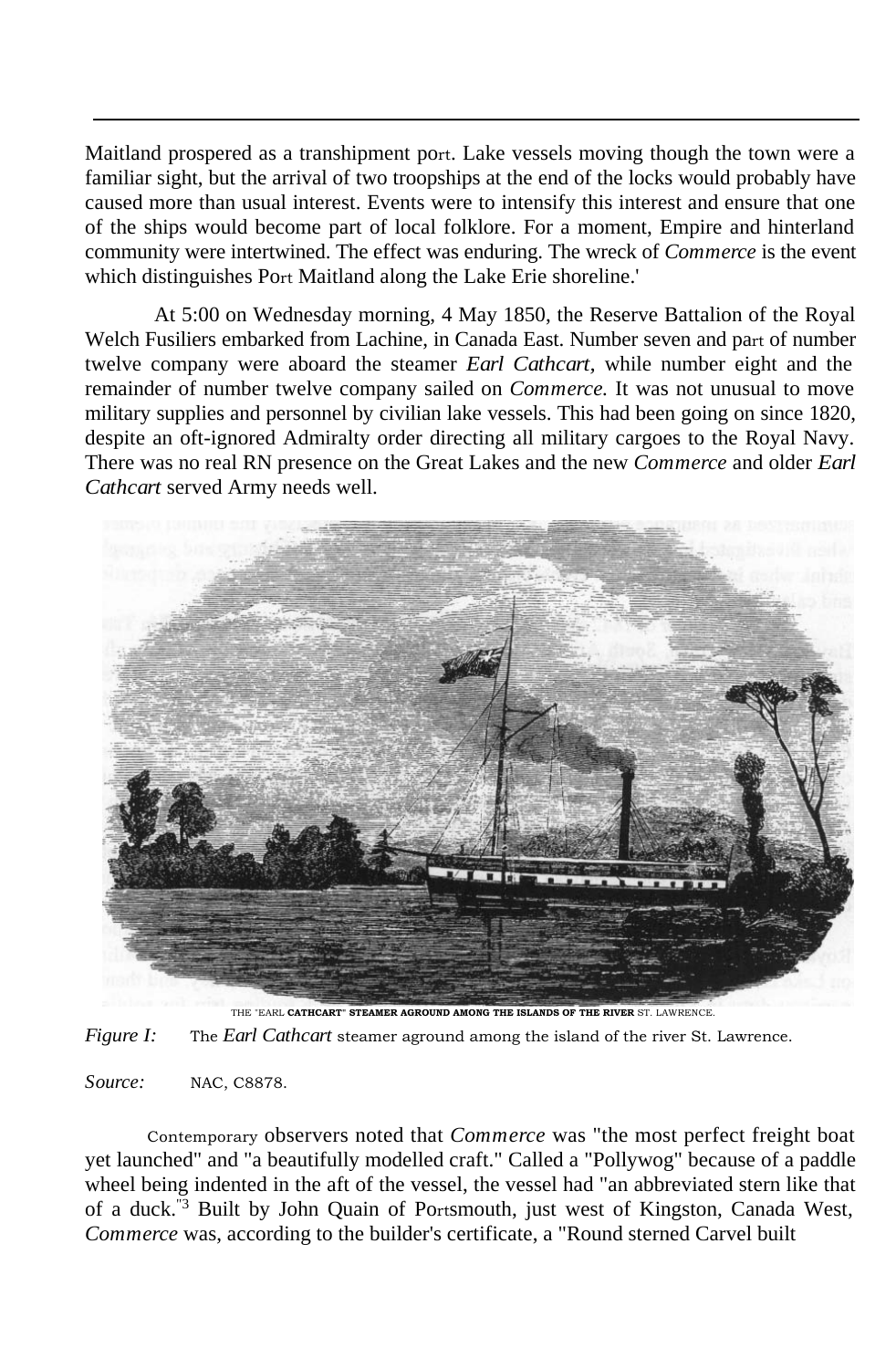Steamer" without quarter galleries or figurehead. With one deck and one mast (vessels of this era were still expected to carry sail in case of emergency), *Commerce* was registered as a 178-ton sloop, 134-feet in length and twenty-three feet across. These dimensions made it one of the smaller class of steamers specially built for the dimensions of the second Welland Canal. *Commerce* was owned by MacPherson and Crane of Kingston and Montréal, the largest freight forwarding firm on the Canadian side of the lakes.'

*Commerce's* journey up the St. Lawrence and up Lake Ontario was uneventful, and the sloop entered the Welland Canal several hours ahead of the slower *Earl Cathcart.* Upon moving through the locks toward Port Maitland, sentries were posted to keep deserters from making a break for shore and thence to the nearby American border. Early on Monday, 6 May, *Commerce* arrived at Port Maitland; *Earl Cathcart* followed at 5 a.m. The latter's paddles had been damaged, probably in the journey through the locks, and both ships waited until evening and the completion of repairs to *Earl Cathcart* before getting underway again. As afternoon passed into evening, the officers aboard *Commerce,* Captain (later Major) Frederick J. Phillott, Lieutenant Sir Henry O.R. Chamberlain, and Lieutenant Frederick P.R. Delme Radcliffe, amused themselves "picking up the fossils of Lake Erie, etc."5 Around 10 p.m. the officers turned in to their cabins, and half an hour later *Earl Cathcart* began its run into the lake. Captain John Cochrane of *Commerce* allowed the slower vessel the lead so that both ships would arrive at Port Stanley at about the same time.'

Around 11:50 p.m., with the troops and their families asleep on the covered main deck or below in the forward hold, and the officers in their bunks, *Commerce* cleared the mouth of the Grand River at Port Maitland. Captain Cochrane placed the vessel on a southwesterly course to avoid the shoal (now known as the Techumseh Reef) which lay just off the village. The night was clear, with a warm breeze out of the south brushing across the water. Cochrane stood beside the helmsman as his steamer moved farther out into the lake. About two or three miles out from Port Maitland, Cochrane spotted another vessel, which was the steamer *Despatch,* carrying cargo between Port Stanley and Buffalo, New York. *Despatch* appeared to be running for the Port Maitland light, so *Commerce* was turned slightly to starboard, keeping clear of the shoal and still giving *Despatch* a good berth.

*Despatch* did not, however, change course and continued to approach *Commerce.*  Cochrane could see that *Despatch* was going to cross his bow, and so turned the ship slightly to port, the shoal again limiting his ability to move any more to starboard. (Later accounts indicated that *Commerce* had two lights mounted on the crosstree of the mast and that this sight, plus the angle of *Despatch's* approach, made Captain McSwain aboard *Despatch* mistake *Commerce* for a schooner heading into the canal. Sailing vessels of this period usually carried a single light at the bow of the ship, not at the masthead, a practice which contradicts McSwain's explanation of events.) With *Despatch* now approaching dangerously close, *Commerce* was put over hard to port, but *Despatch* edged farther into *Commerce's* path, instead of keeping on its previous heading. With a collision appearing unavoidable, at approximately 12:10 a.m. Cochrane ordered his engines stopped.'

Soon after the engines were stopped the two ships collided. *Commerce* was struck ten to fifteen feet from its stem, on the starboard bow. The officers, troops and families were jolted awake by the impact and from the cries of those on the main deck. The officers rushed to the hurricane deck, working quickly to get those below on top. Within two minutes of the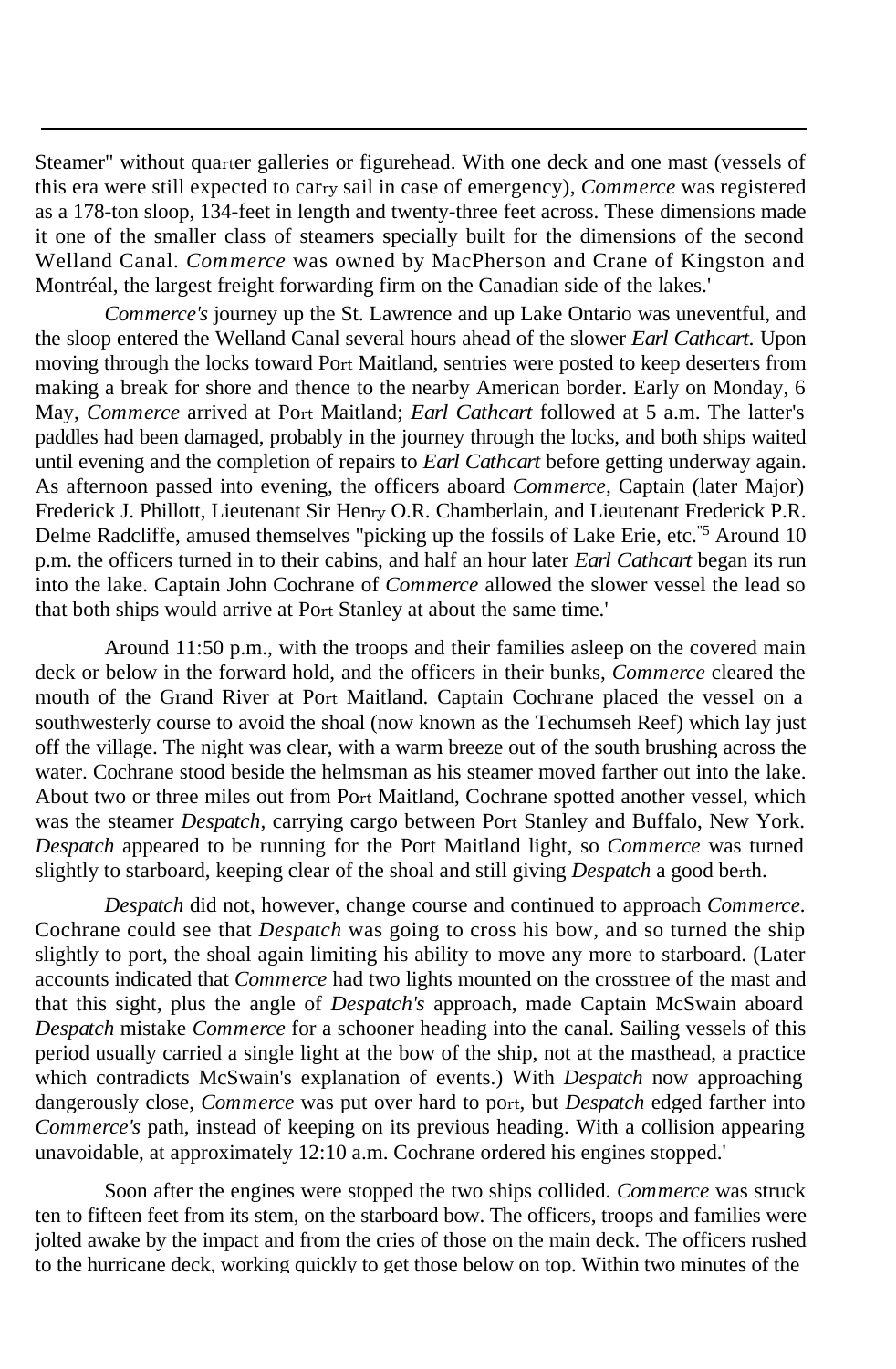collision, *Commerce* began sinking at the bow, the fo'c'sle already filled with water. It was here that the first victims of the wreck were claimed, as Captain Phillott indicated that three or four of the married men and their wives were sleeping in the forward hold and did not have enough time to escape the rush of water into the holed bow.8

Meanwhile, on the top deck the women were "shrieking fearfully" and the men " groaning and praying" until Phillott and the subalterns had the troops fall in and be quiet. Once the troops were assembled, they "behaved with the greatest and most commendable steadiness," forming two ranks along the deck. Phillott assured his charges of their safety and exhorted the troops to remain steady, to which they answered, "We will, we will, Sir." An attempt to lower *Commerce's* boat failed, as some of the troops and their wives tried to get into it too soon. Instead, they fell into the water before the boat was completely lowered. The men trying to disentangle it were thrown into the water as the ship began to list to port. Phillott managed to save two of these people, but "the others [he] could not see again."

Within three minutes of the collision the lower decks were completely flooded and the incoming water drowned the engine fires. Fortunately, James Robertson, the ship's engineer, had the presence of mind, despite being injured, to release the safety valve, blow off the steam and prevent an explosion. At about 12:20 a.m. *Commerce* listed slightly to starboard, righted itself, and began to settle. It then plunged on its starboard side and rolled over, the survivors scrambling over the hull as the vessel careened. As it did so, Phillott ordered the troops to get a footing on the side and hold tight. Some of the men were unable to get a proper grip and slid into the lake. A few of the married men and their wives attempted to swim to *Despatch,* which lay some fifty yards off the starboard bow. They never made it. It was now, reported Phillott, that "the greatest loss of life which I have so much to deplore took place."

Captain Cochrane, two of his crew and Assistant Surgeon Douglas Grantham of the 23rd and George Parker, a young boy who had been travelling as a guest of the regiment (he was the son of a Montréal military officer), had climbed the mast to escape the sinking. Cochrane and his crewmen climbed back down again before *Commerce* keeled over, while Rogers and Grantham were thrown far from the ship's side. Neither could swim and were lost in the tangle of rigging. The tragedy was particularly sad in Grantham's case, as he had recently married in Montréal and left behind a young wife and infant.

Those on *Commerce's* side had difficulty keeping their footing as the hull was now just barely afloat. Phillott noted that the side of the hull was about six inches under water, and this situation combined with the night swell and the ship's rolling to throw many survivors into the waves. "It was," he lamented, "utterly out of my power to help them." After ten minutes of balancing on *Commerce's* side — and thirty minutes after the collision — *Despatch* finally drew alongside *Commerce'*s keel. A rope was tossed to the survivors and the slow work of moving them to safety began.'

There was some controversy over why Captain McSwain waited so long to move to the rescue, but later reports indicated that he had to deal with problems on his own damaged ship before picking up survivors. The passengers aboard *Despatch* reportedly urged McSwain to make for Port Maitland, but he decided to remain on the scene "so long as a life could be saved." (In the weeks following the accident Cochrane himself praised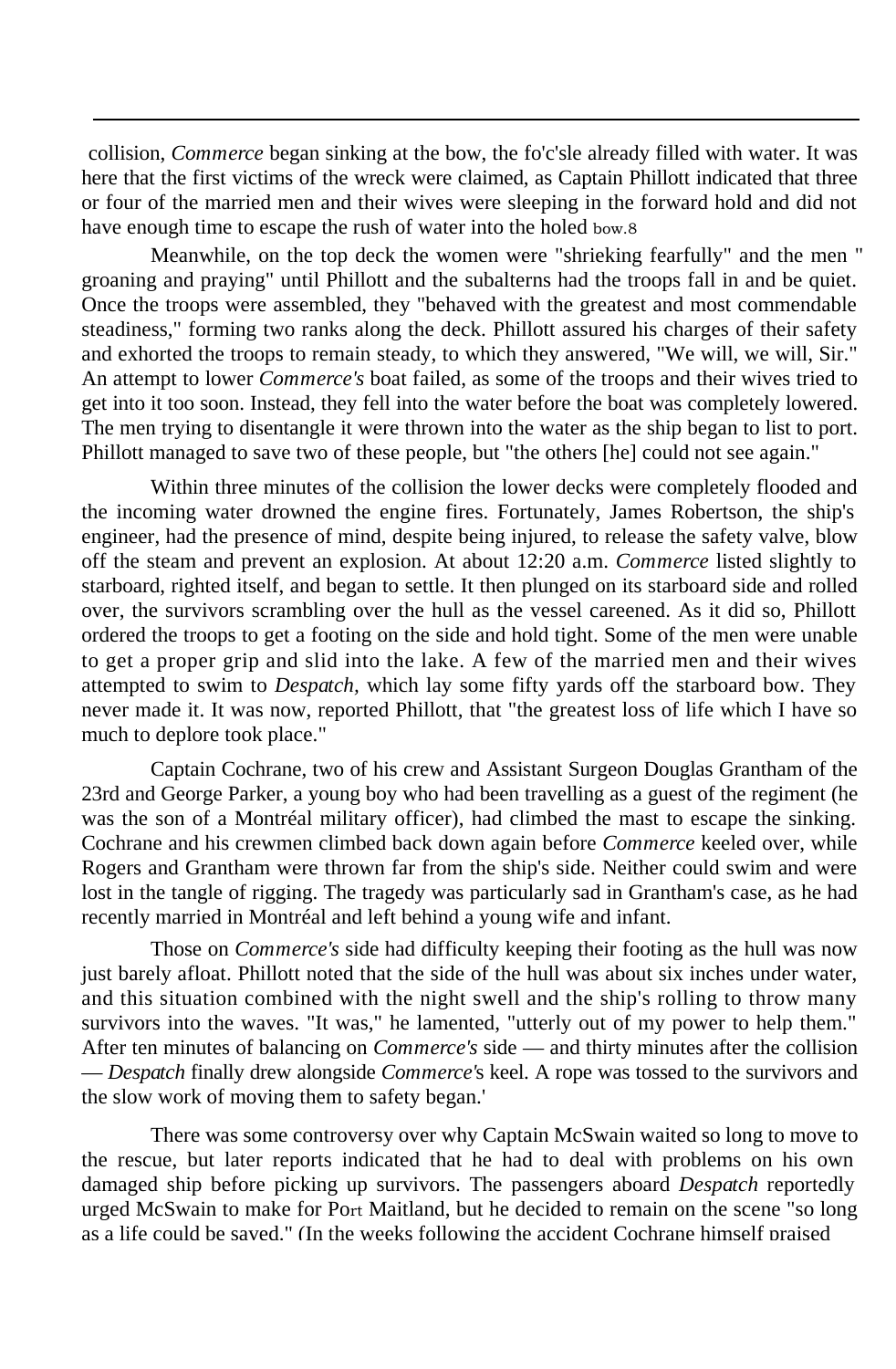McSwain's rescue efforts. Cochrane did this in the face of press accusations that he was to blame for the collision.)10

As *Despatch* held station beside the sinking *Commerce,* the survivors climbed aboard with the aid of ropes and the arms of the ship's crew. Once on board, the troops exhibited a range of emotions as men learned about missing friends and families. Anguish and exhilaration met each enquiry. Lieutenant Radcliffe was especially taken by the troops' concern for their officers, observing that "almost every man pressed forward to shake hands with me when I appeared" safely on board. Captain Phillott was the last person to leave *Commerce*, jumping from the side of the hull just as the ship disappeared below the surface at about 12:40 a.m. On board *Despatch,* most of the survivors were in their nightclothes, soaked and exhausted. McSwain remained at the scene until everyone was plucked from the water, and then the survivors were huddled into a warm cabin where some began to slip into weary sleep."

When no more survivors could be found in the lake, *Despatch* was turned for Port Maitland. The residents of the town had already rushed to the beach to render whatever assistance they could, drawn from their beds by "the screams and shouts of those going down...reverberat[ing] through the forest."<sup>12</sup> The scene which greeted them as *Despatch* was secured to the quay was desperate, and had a profound effect on both the men and the community. Upon landing at Port Maitland the troops and other survivors from the 23rd were formed up and marched about a quarter of a mile to where the gunboat HMS *Minos*  was berthed." Radcliffe called the short trek "a sorrowful march...some with bare feet, most but with few clothes." Once below decks on *Minos,* a "dismal roll call" was taken. *Commerce* had set out from Montréal with 121 officers and men, twenty women and fourteen children on board; ninety-four officers and men, twelve women, and nine children now answered their names.14

The caretaker in charge of *Minos,* Gunner Henry Hatch, quickly set about providing what few comforts he could for the Fusiliers. Blankets and day quarters were the best he could offer on such short notice, but these were gratefully accepted. Captain Phillott meanwhile remained active throughout the early morning of 7 May, sending telegrams to the military authorities in Kingston, London and Montréal, and buying provisions for his charges. Between four and nine o'clock he completed these duties, finally returning to *Minos* to fall asleep in exhaustion.

A relief committee was immediately established at Port Maitland, with locals bringing in blankets and clothes. Dr. John Jarrow, the Senior Magistrate at Dunnville (the nearest large community, to the north of Port Maitland) visited the survivors aboard *Minos*  and noted that a "quantity of clothes had been sent to them and on the whole they [were] tolerably comfortable," although "making a strange appearance for soldiers."15 *Despatch*  sailed back out into the lake but could find no trace of where *Commerce* had gone down. "A few hats and cloaks were found floating," wrote Radcliffe, "and nothing else." No bodies had yet washed ashore. (By the next day some boxes, including those with regimental papers and money, would appear. Arrangements were made for reporting each find.) By 9 a.m. *Despatch* started for Buffalo, travelling slowly along the coast to that port, taking with her the surviving crew from *Commerce,* thereby hampering any impending investigations.16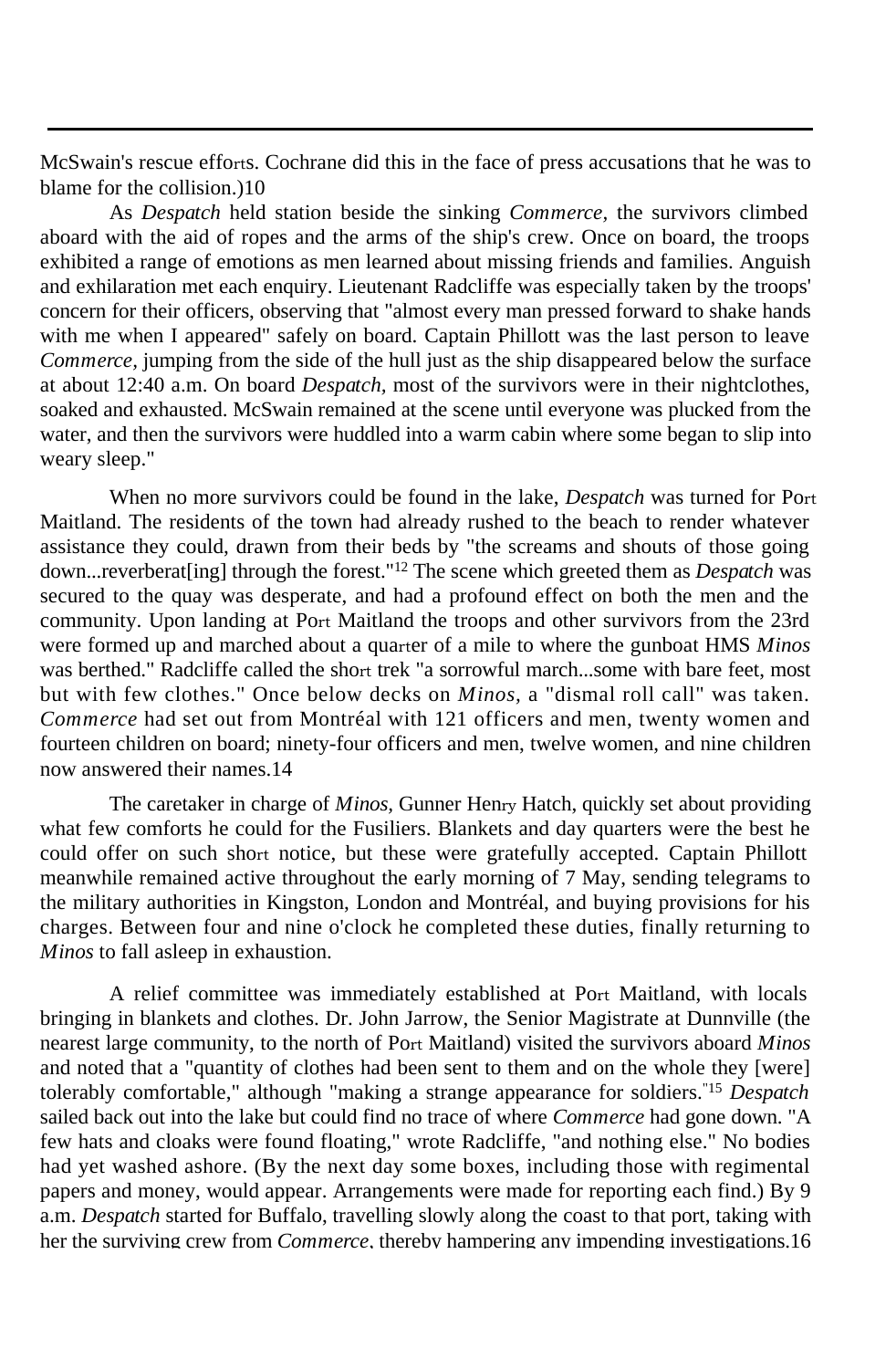

*Figure 2:* Map of Port Maitland.

*Source:* NAC, NMC0022740.

On 8 May *Earl Cathcart* steamed back for Port Maitland to pick up the survivors and take them to Port Stanley. While the vessel made its eastbound passage across Lake Erie, some of the bodies from *Commerce* were recovered. They were towed ashore in pairs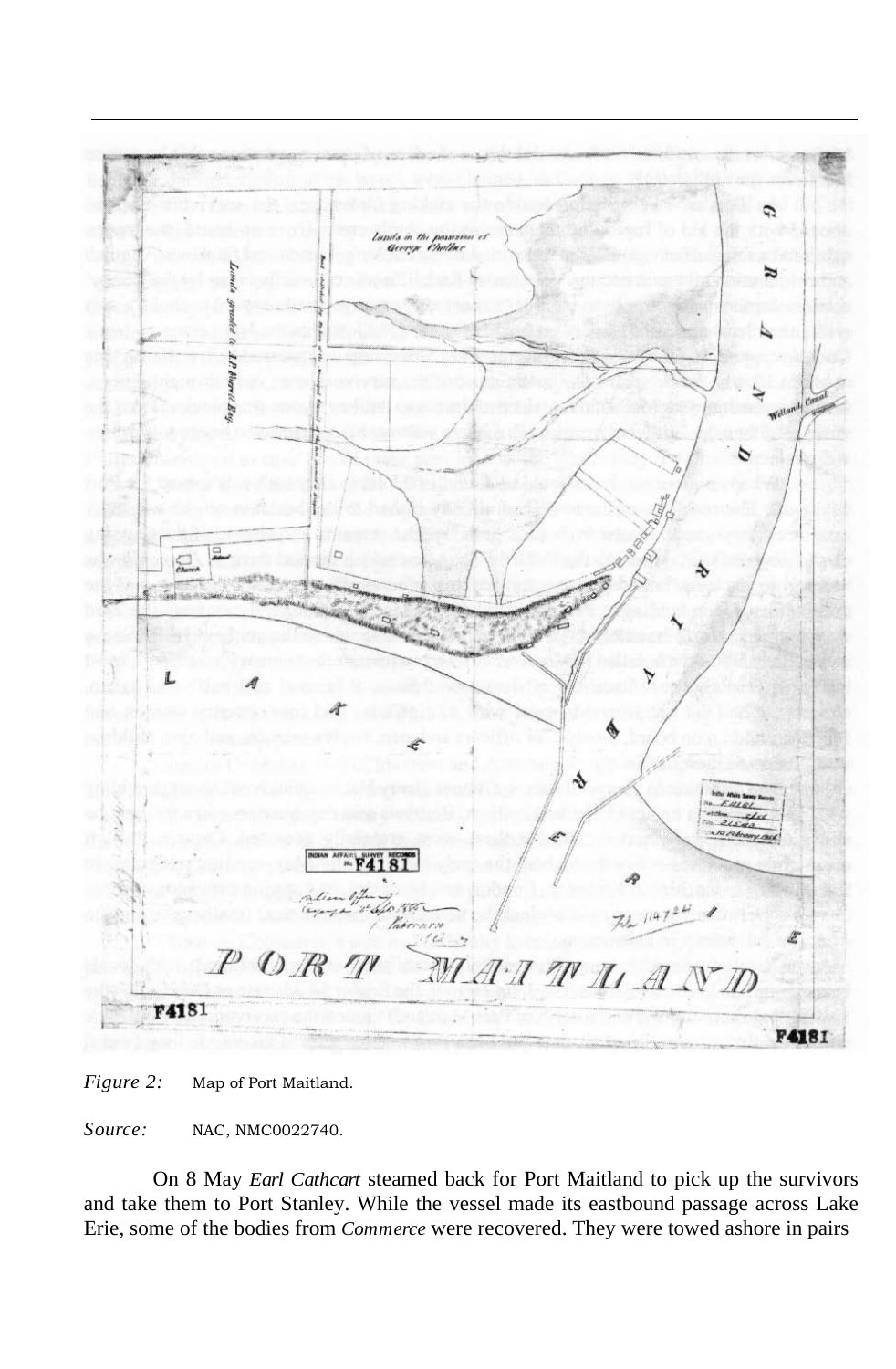by ropes, and their footwear was removed for redistribution to those on board *Minos.* Henry Imlach and W.I. Hicks, the wardens for the Port Maitland Anglican Church, later reported considerable difficulties in getting the victims buried, as "the bodies came ashore at different intervals" over two months. This required hiring local workmen at a moment's notice to help perform the burials." To identify the recovered bodies, Captain Phillott ordered his subalterns, Chamberlain and Radcliffe, to remain at Port Maitland. The two lieutenants were also to attend the Coroner's inquest into the sinking which was then being organized.18

On 9 May, when the first division of the Fusiliers' left wing arrived at London, the remnants of the second division boarded *Earl Cathcart,* landing at Port Stanley the next day. On the 1 1 th the survivors arrived at St. Thomas, and one week after the disaster they rejoined their colleagues at the London barracks. It was testimony to the stamina of the troops and their families that they returned to their lives and duties in such a short time.'

The arrival of a new regiment was always cause for excitement in the hinterland towns. The 23rd's previous visit to London in 1843 was accompanied by a fanfare in the local press and from the band of the 14th Foot (West Yorkshire Regiment), the regiment it was replacing.<sup>20</sup> Their return in 1850 was markedly different. Tired and ill-clothed after the shipwreck, the *Commerce* survivors presented a pathetic comparison to the scarlet-clad files of seven years earlier. Charlotte Harris, a local belle, noted in her diary the arrival of Captain Phillott and his group. "They scarcely knew me," she wrote of her acquaintances among the officers, "I am so much changed. We were mutually glad to see each other."21 Still, the survivors seemed to be in good health, although Miss Harris noted that Phillott seemed to have "undergone great bodily fatigue from his severe exertions during and after the melancholy accident.<sup>"22</sup> This statement could be made of all the survivors as they entered their new barracks.

While the 23rd settled into its new station, on 17 May a judicial inquiry into *Commerce's* sinking took place at Port Maitland. The masters of both vessels involved were kept under £500 bail, with trials being set for the Niagara Assizes in the fall. A report of the case was expected to be made to the Attorney General to satisfy both the public and Horse Guards (British Army Headquarters) that the matter had been properly investigated. McPherson and Crane's insurance agent already had been on hand to collect information for a civil suit, and the Coroner, Dr. Jarron, had little doubt that this decision would go against *Despatch* and Captain McSwain. Thus, the community maintained an intimate connection with events surrounding the wreck. Certainly, they would have been the talk of the town.

A week after the sinking only one body, a child's, and a few boxes had washed ashore. *Commerce* had not been found, although the ship was only in forty feet of water.23 The remainder of the wreck victims were found when *Commerce* was finally raised in June. Port Maitland's church wardens, Imlach and Hicks, continued to keep a detailed list of the bodies and items which washed ashore in the months following the incident. Theirs was a particularly difficult task, as most of the bodies floated to the surface during the work to raise *Commerce* from the lake bed. They were towed to shore "to prevent any exposure to unnecessary atmosphere," as the bodies were in advanced states of decay. This latter circumstance "rendered them dangerous to handle" and did not make it easy to get assistance with the unpleasant task of burial.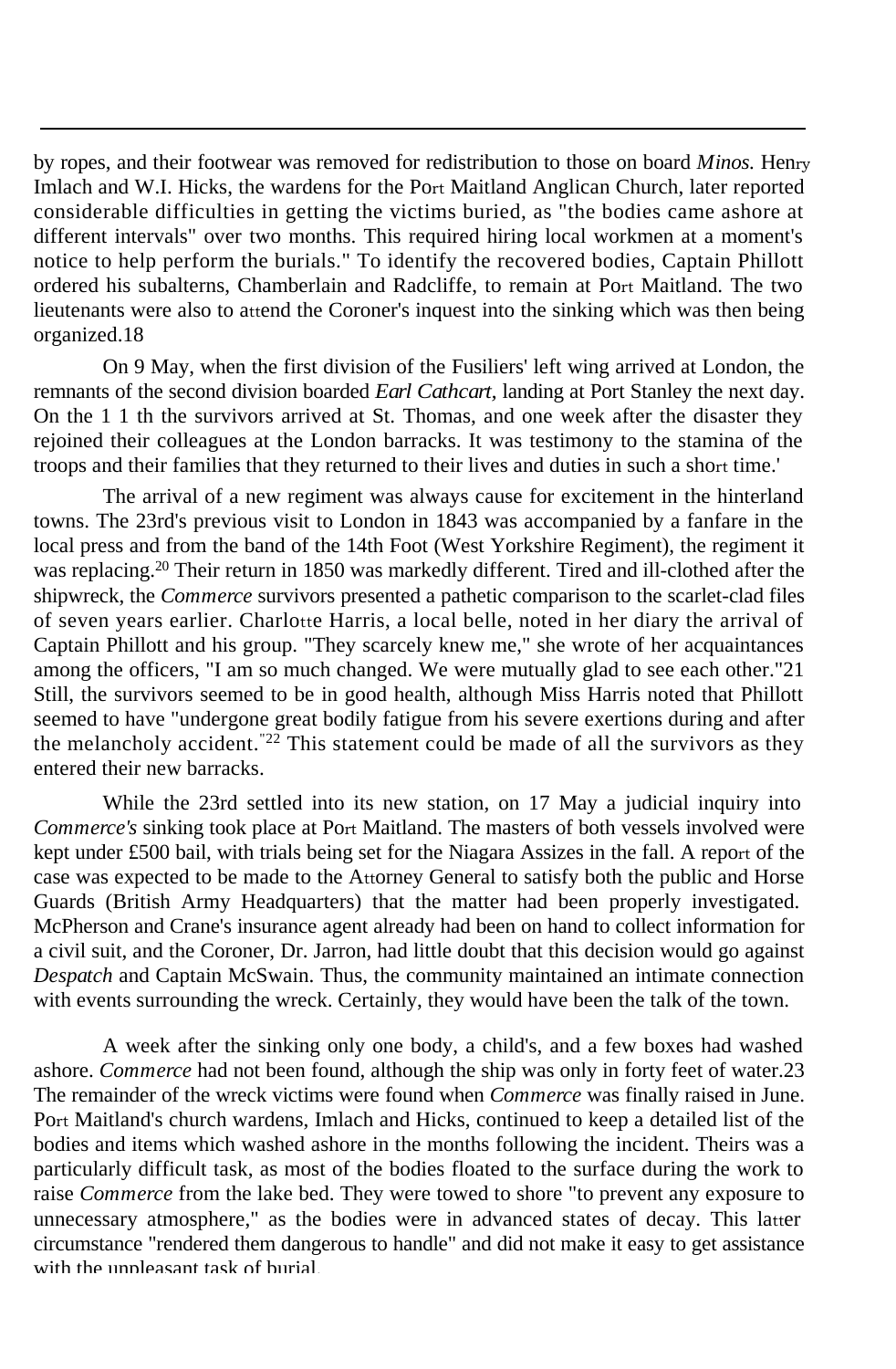lmlach and Hicks therefore petitioned the provincial government for remuneration for "parties who have performed a very disturbing and by no means pleasant task," and for payment of the cost of the burials. The problem was that there was no provincial law for repaying burial expenses. The wardens asked government to consider the serious nature of the costs being incurred "on such a small community who considers *[sic]* themselves called on for the honour of the Province and by every Christian sympathy to render common att ention to all such unfortunate cases." They were backed in their claims by Dr. Jarrow, who emphasised that with all of those involved from the community, the work of recovering and interring the victims was "attended to in a very creditable manner."

The requests were forwarded to the provincial Executive Council for consideration, and then "put by" — that is, shelved. The Provincial Secretary's Office informed Imlach and Hicks that the government did not have the funds available for the bills submitted (cost for twenty-four coffins, at 7s.6d: £9.0.0; cost for helping recover twenty-four bodies, at 5s. each: £6.0.0; cost of mass burial: £9.0.0.), and that since the bodies recovered were those of soldiers or members of their families, the military authorities should be contacted for recompense.24

As for *Commerce,* the steamer *Experiment,* along with *Luther Wright* and *Ansler Cobb,* were commissioned to raise her, an operation that would have been clearly visible from Port Maitland. Chains were run under *Commerce* and attached to its beams and then to pontoons on the surface. Onboard jacks on the salvage vessels brought the wreck to the surface. *Experiment* then pushed *Commerce* to shallow water, where it was repaired and towed to harbour. After being partially rebuilt at the Shickluna Yards at St. Catharines, *Commerce* was completed after a year at August Cantin's yards in Montréal and re-named *Reindeer.* After being sold to Holcomb and Henderson of Montréal, *Reindeer* was placed in the grain trade to Chicago.25

While *Commerce* was undergoing initial repairs, the routines of garrison administration were attended to in London. All measures to re-equip the Fusiliers were approved by Horse Guards, which also forwarded its concerns and praise for the survivors. The Duke of Wellington, Commander-in-Chief, had read Phillott's report of the tragedy and expressed "his approbation of the conduct of both the officers and men onboard *Commerce*  under most trying circumstances.<sup>"26</sup> New greatcoats were requested to replace those lost in the sinking, and on 11 June Horse Guards ordered Assistant Surgeon Seaman to join the 23rd in London to replace the late Dr. Grantham.27

Paperwork was also prepared through the summer regarding Gunner Hatch's role in the aftermath of the *Commerce* episode. Hatch was praised by the commander of the Fusiliers for his assistance at the time of the wreck and for his services after the survivors had left Port Maitland. The officers of the 23rd were especially intent to see his conduct brought to the notice of the Admiralty. His kindness in tending the survivors aboard *Minos*  was "materially benefitting to the Service, by preserving the health of the Soldiers, when cold, wet, and nearly naked."28 Besides securing the belongings salvaged from the wreck, Hatch also volunteered to supervise the burial of the thirty-four bodies that eventually washed ashore. By mid-September Horse Guards confirmed receipt of these testimonials, agreed with their purpose, and passed them along to the Lords Commissioners of the Admiralty.29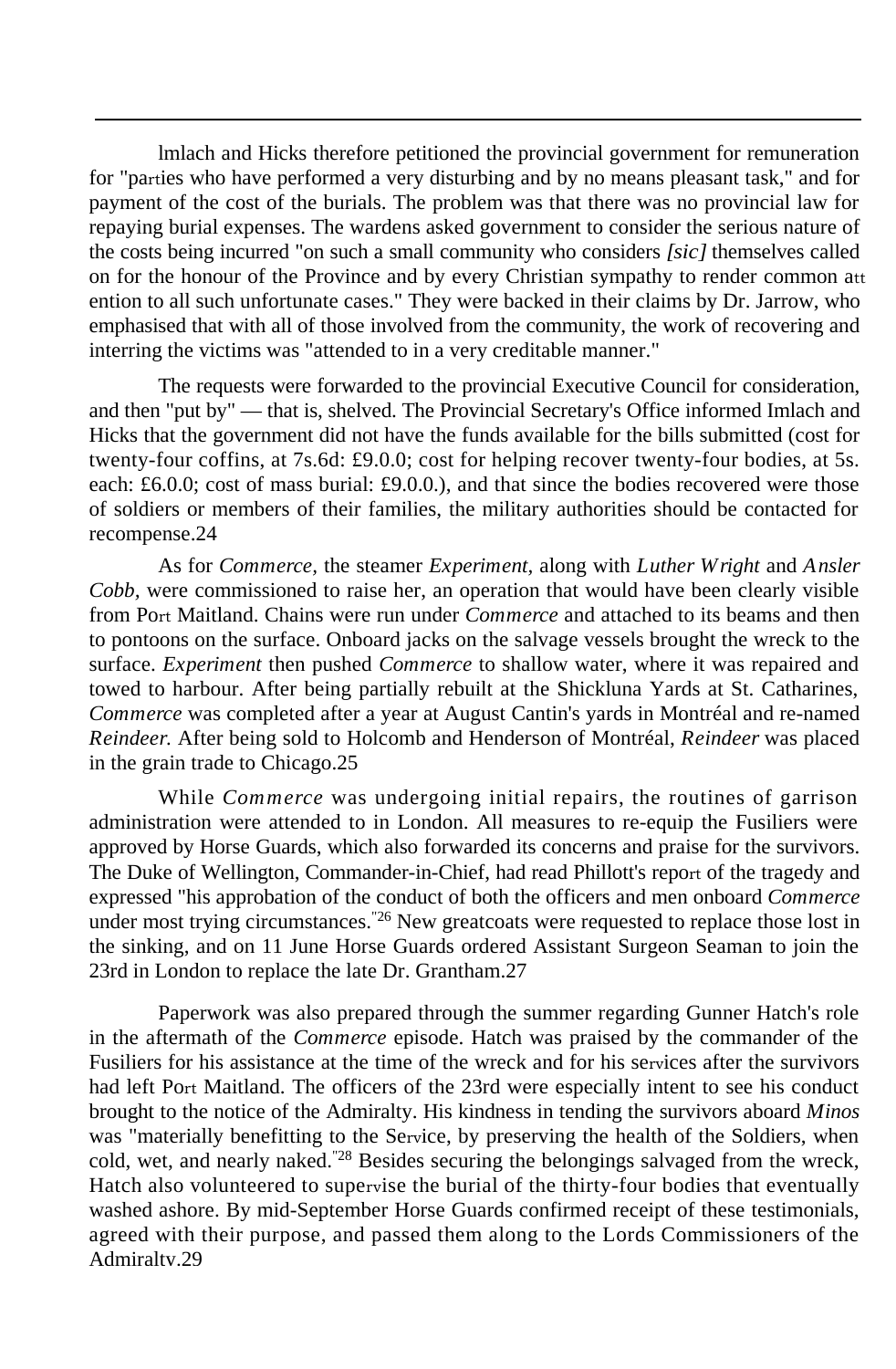In the autumn of 1850 Captain Phillott and Lieutenant Chamberlain travelled to Niagara to give evidence for the Crown relative to the sinking of *Commerce.* In the district assizes the case did not go to trial, but Captain Cochrane was exonerated for his role in the tragedy. Captain McSwain never appeared in court, and had a "true bill" found against him. It was understood that he had left the country. In later years it was related that he had rowed across the Niagara River to the US. He later re-located to Iowa.30

Like some Victorian melodrama come to life, ill-luck followed many of those associated with the wreck of *Commerce.* Even the re-named *Reindeer* could not escape further tragedy. While sailing to Chicago in 1857, it was caught in a violent autumn storm on Lake Michigan on 16 October and again wrecked, this time off Ludington, Michigan. Now, however, the destruction was more complete: *Reindeer* broke up on the shoreline, scattering debris along the beach and leaving as survivors only two firemen from a crew of twenty-one.<sup>31</sup> Charlotte Harris, the young diarist who recorded the arrival of the survivors from the 23rd in London, was herself lost with her children on the night of 24 April 1854 when the steamer *Eldorado* sank in the Mediterranean after a collision.

The Royal Welch Fusiliers left behind the memories of *Commerce* and Canada when they sailed for home in 1853 aboard HMS *Vulcan.* With its passage secured from No rth America it might have been safe to assume that the regiment left behind the bad luck which seemed to trail it in the colony. Unfortunately, the men were returning to Britain to partake in an even greater tragedy, the Crimean War. Amalgamated with the First Battalion, the officers and men of the Reserve Battalion were in the opening battles of that conflict. Lieutenant Radcliffe, along with many others from the regiment, died at the Battle of the Alma in 1854. After living through the cholera epidemic of 1849 and the *Commerce* wreck, he was killed thirty yards from a Russian gun battery, leading his men in a charge to capture it. Major Chester, who commanded the Reserve Battalion at London, was also a fatality in this battle, alongside 200 other ranks killed or wounded.32

The wreck of *Commerce* is a distant event, and compared to similar tragedies is of lesser significance. However, some importance can be derived from its study. Because of its limited scope, a detailed examination of the sources provides a view beyond the broad issues of history. It serves as an archetype for using minor episodes to promote the human equation in historical analysis. Omitting the interaction of lives from the narrative provides only a state account of the affair. The substance of this study is the people — at the group level between the troops and the community and at the individual level in the attentions of Gunner Hatch and church wardens Imlach and Hicks. Drawing out the details of the wreck and its aftermath also affords a more subtle effect: the simple commemoration of those people.

## **NOTES**

\*Kyle McIntyre is a graduate of Queen's University at Kingston and the Royal Military College of Canada's War Studies program. He is currently Director of Access Research Associates in Ottawa.

1. Captain P.F. Stewart, *The History of the XII Royal Lancers (Prince of Wales's)* (London, 1950), 124. The Great Lakes have also known troopship tragedies. In 1780 the twenty-two-gun *Ontario,*  largest ship in the British fleet on Lake Ontario, was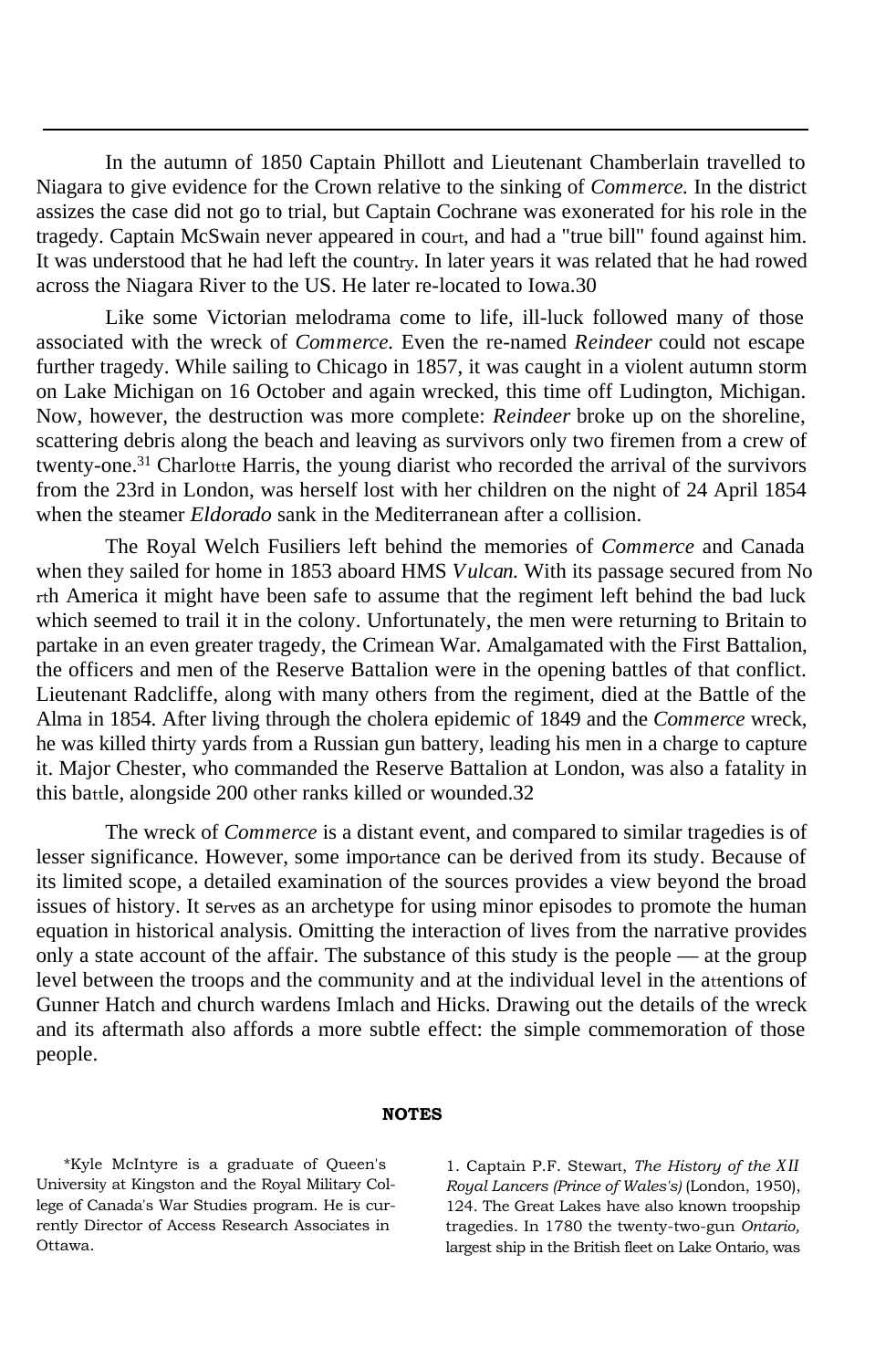wrecked in a gale, with the loss of 172 lives, most from the 8th (King's Own) Regiment; see James Cooke Mills, *Our Inland Seas, Their Shipping and Commerce for Three Centuries* (Chicago, 1910; reprint, Cleveland, 1976); and Arthur B. Smith, *The Legend of the Lake: The 22-Gun Brig-Sloop, Ontario* (Kingston, 1997).

2. Port Maitland would have seen a maximum average of one to ten vessels per week by 1850, especially with the completion of the second Welland Canal in 1848. See W.R. Wrightman, "The Evolving Upper Canadian Steam Packet Service, 1816-1850," *Fresh Water,* IX, No. 3 (1994), 3-22.

*3. British Whig* (Kingston), 8 April 1848; *Argus* ( Kingston), 10 April and 23 May 1848. I am indebted to Walter Lewis for these references.

4. National Archives of Canada (NAC), RG 42, vol. 1416 (old vol. 205), reel C-1210, 151-153; Builder's Certificate, *Commerce,* 18 August 1848; Surveyor's Certificate of Admeasurement for Steamers, 21 August 1848; and Registry Declaration, 22 August 1848.

*5. Nautical Magazine,* XIX, No. 8 (August 1850), 458. Clues throughout this letter point to the author as Lt. Radcliffe.

6. A.D.L. Cary and Stouppe McCance, *Regimental Records of the Royal Welch Fusiliers,*  vol. II (London, Forster Groom and Co., 1923), 61. Radcliffe's account of events, in *Nautical Magazine*  (see note 5), has *Earl Cathcart* leaving at 8 p.m., so the testimony of senior officers is used as the most accurate account of the shipwreck.

*7. British Whig* (Kingston), 13 and 14 May 1850.

8. NAC, RG 8/1/C869, 29, Capt. Phillott to Major Chester, 12 May 1850.

9. Cary and McCance, *Regimental Records,* II, 61-62; *Globe,* 11 May 1850; Phillott to Chester, 12 May 1850; and *Nautical Magazine,* 458.

*10. British Whig,* 13 and 17 May 1850.

*11. Nautical Magazine,* 459.

12. Royal Welsh Fusilier Museum (RWFM), Caernarfon Castle, Caernarfon, Wales, file 4930- 4937 *Chronicle* (Dunnville), *7 May* 1980.

*13. Minos* was a 500-ton steamboat specially built as part of a small naval flotilla for the St. Lawrence and Great Lakes. It had a single twelve-pounder mounted on the fo'c'sle and an original complement of twenty-four men; RWFM 4930/2. The construction of this fleet was a clear violation of the Rush-Bagot agreement which limited armaments on the inland waterways, but was a response to Anglo-American tensions over the Oregon Territory. See Kenneth Boume, *Britain and the Balance of Power in North America* (Berkeley, 1967), 130-131, for details on this latter subject.

*14. Nautical Magazine,* 459; and NAC, RG 8/1/ C869, 25, A.K. McKinstry to Assistant Commissariat General Trew, 9 May 1850.

15. RG 7, G20, XLIX, file 5361 (Reel H-1362), John Jarrow to Military Secretary (Montréal), 8 May 1850.

*16. Nautical Magazine,* 460; Phillott to Chester, 12 May 1850; RWFM 4930-11, excerpts from I.M. Imlach, *An Old Man's Memories* (Dunnville, 1937) 65-66; NAC, RG 7, G 20, vol. 49, file 5352 (Reel H-1361), Captain Phillott's Report to Military Secretary (Montréal), 7 May 1850; and *ibid.,* file 5361 (Reel H-1362), John Jarrow to Military Secretary (Montréal), 7 and 8 May 1850.

17. RWFM 4930-8, *Gazette* (Dunnville), 17 May 1914; NAC, RG 5, C 1, vol. 303, file 1578 (Reel H-2405), Imlach and W.I. Hicks to Provincial Secretary (Canada West), 17 August 1850. Imlach and Hicks kept a detailed inventory of the items and bodies which washed ashore from mid-June to mid-August. They gave each discovery — human or material — the same detachment. For example, on 15 June they found "1 - Female partially dressed black stockings," as well as "1 - Great Coat Shell Jacket and Reg't. Trousers."

18. NAC, RG 8, 1, C. 869, 27-28, Chester to Major General Commanding, 12 May 1850.

19. That some adjustment problems were anticipated is testified to by the fact that the 20th Regiment (Lancashire Fusiliers), scheduled for relief by the 23rd, had been halted from leaving London until the Fusiliers' condition was determined. NAC, RG 8, 1, C. 869, 21, Commander, 20th Regiment, to Military Secretary (Montréal), 10 May 1850.